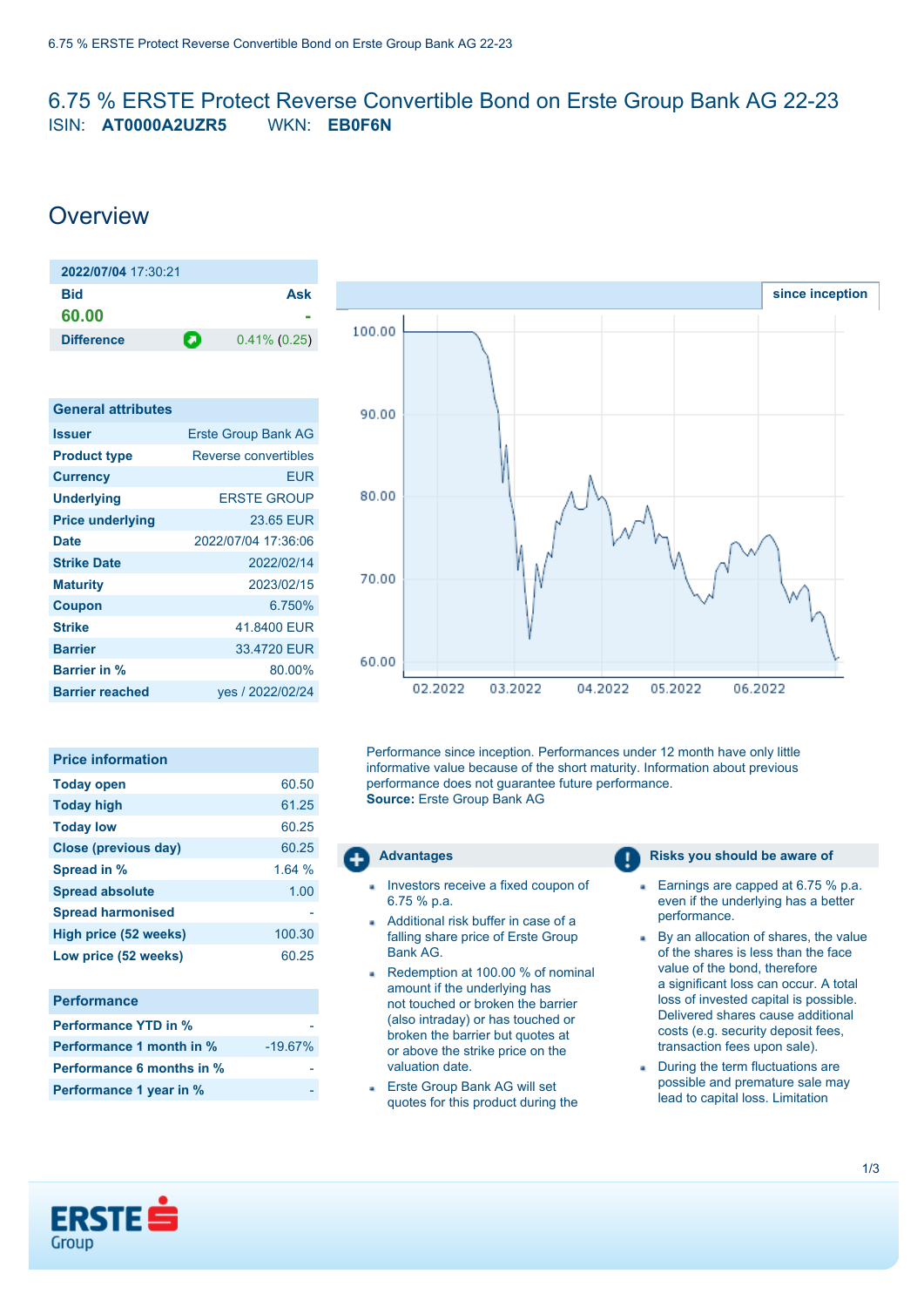| Performance 3 years in %               |  |
|----------------------------------------|--|
| Performance 5 years in %               |  |
| Performance since inception in<br>$\%$ |  |

term, nevertheless, is not obliged to it.

of trading of this bond is possible.

- Investors bear the issuer risk of  $\overline{a}$ Erste Group Bank AG.
- This protect reverse convertible bond is not covered by any deposit guarantee scheme. Investors are exposed to the risk that Erste Group Bank AG may not be able to meet its obligations arising from the bond in the event of insolvency or overindebtedness or from an official order (bail-in regime). A total loss of invested capital is possible.

#### **Reverse convertibles | Description**

This protect reverse convertible bond refers to the share of Erste Group Bank AG (underlying). It has a fixed term (maturity date: 15/02/2023) and a risk buffer (= barrier; "protect"). At maturity investors receive an interest payment of 6.75 % p.a. based on the nominal amount regardless of the performance of the underlying.

The repayment of the nominal amount upon maturity depends on the performance of the underlying.

- 1. If the underlying is above the barrier (80.00 % of the strike price) throughout the observation period, 14/02/2022 (excl.) to 08/02/2023 (incl.), investors receive 100.00 % of the nominal amount.
- 2. If the underlying is at or below the barrier at least once during the observation period, also intraday, then the barrier is touched or broken. If the closing price of the underlying is at or above the strike price on 08/02/2023 (valuation date), investors still receive 100.00 % of the nominal amount.
- 3. If the barrier is touched or broken and the closing price of the underlying is below the strike price on the valuation date, investors receive shares of the underlying according to the ratio (nominal amount / strike price). Fractions of shares are settled in cash.

The issuer and its affiliates may - without being obliged to - act as market maker for the underlying.

#### **Secondary market**

During the term it is possible to sell the product during the trading hours at the exchanges, where the product is listed.